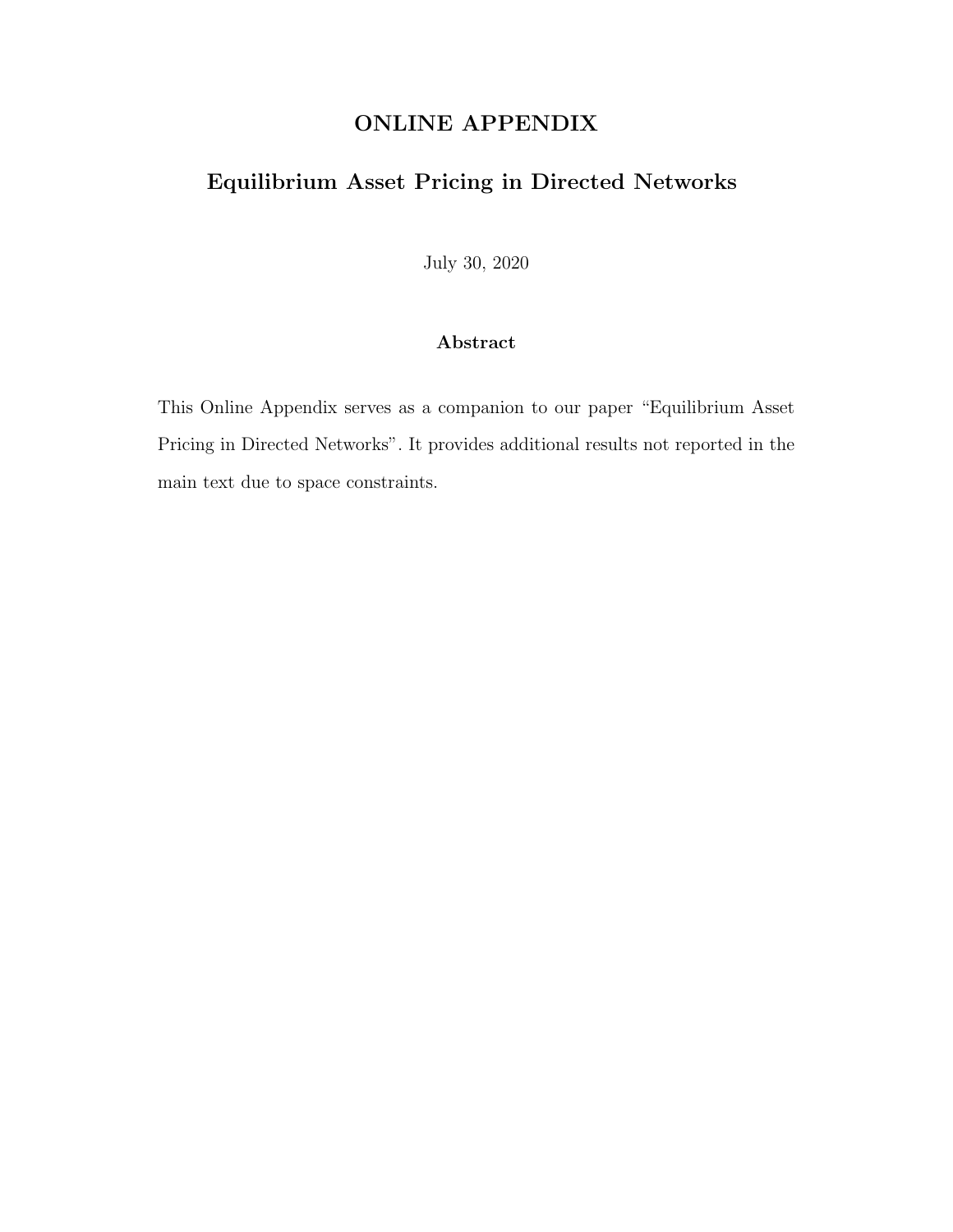## A. Approximation quality

In this section, we assess the quality of the first-order approximations derived in the Theorems [1](#page--1-0) and [2](#page--1-1) in the main text. Specifically, we compare those against the results from the numerical solution of the model using the network and the parameters from Section 5 of the main paper.

As explained in Appendix [B,](#page--1-2) MPJR<sup>∗∗</sup> is based on two approximation steps,  $B^*$  and  $B^{**}$ . In the left of Figure [A.1,](#page-3-0) the result of the first approximation step,  $B^*$  defined in Equation [\(B.2\)](#page--1-3), is plotted against the numerical solution of Equation  $(A.4)$ ,  $B$ . The plot in the middle shows the results for the second approximation step,  $B^{**}$  given in  $(B.4)$ . The right plot shows the approximated market prices of jump risk, MPJR∗∗ from Theorem [1](#page--1-0) as a function of MPJR, the market prices of jump risk obtained from the numerical solution of Equation [\(6\)](#page--1-6).

Regressing  $B^*$  (or  $B^{**}$ , respectively) on B yields the following parameter estimates, t-stats (in parentheses),  $R^2$ , and correlations:

$$
B_i^* = -0.0010 + 0.8388 B_i + u_i,
$$
  
\n
$$
R^2 = 0.9998, \text{Corr} = 0.9999,
$$
  
\n
$$
B_i^{**} = -0.0015 + 0.3864 B_i + u_i,
$$
  
\n
$$
R^2 = 0.9998, \text{Corr} = 0.9999,
$$
  
\n
$$
R^2 = 0.9998, \text{Corr} = 0.9999.
$$
  
\n
$$
R^2 = 0.9998, \text{Corr} = 0.9999.
$$

Performing a similar regression of MPJR<sup>∗∗</sup> on MPJR gives:

$$
MPJR_i^{**} = -0.0643 + 0.4037 MPJR_i + u_i, \t R^2 = 0.9998, Corr = 0.9999.
$$
  
(-443.9) (648.8)

Altogether, we see from the figures and the regression results that the first approximation step hardly affects the  $B$  coefficients at all. The second approximation step (approximating the Leontief inverse) changes all coefficients quantitatively, but not qualitatively. The ordering of the coefficients is preserved, the sign remains unchanged, the correlation between approximated and exact market prices of risk is 99%. Only the size and the dispersion are reduced.

Similarly, JEXP<sup>\*\*</sup> is based on two approximation steps,  $C^*$  and  $C^{**}$ , and its approximation quality is shown in Figure [A.2.](#page-4-0) The corresponding pooled regressions yield

$$
C_{\cdot,\cdot}^{*} = -0.0182 + 0.9866 \quad C_{\cdot,\cdot} + u_{\cdot,\cdot},
$$
  
\n
$$
R^{2} = 0.9932, \quad \text{Corr} = 0.9966.
$$
  
\n
$$
C_{\cdot,\cdot}^{**} = -0.01044 + 0.9882 \quad C_{\cdot,\cdot} + u_{\cdot,\cdot},
$$
  
\n
$$
R^{2} = 0.9946, \quad \text{Corr} = 0.9973.
$$
  
\n
$$
R^{2} = 0.9946, \quad \text{Corr} = 0.9973.
$$
  
\n
$$
R^{2} = 0.9946, \quad \text{Corr} = 0.9973.
$$
  
\n
$$
R^{2} = 0.9946, \quad \text{Corr} = 0.9973.
$$
  
\n
$$
R^{2} = 0.9884, \quad \text{Corr} = 0.9973.
$$
  
\n(8.3) (182.2)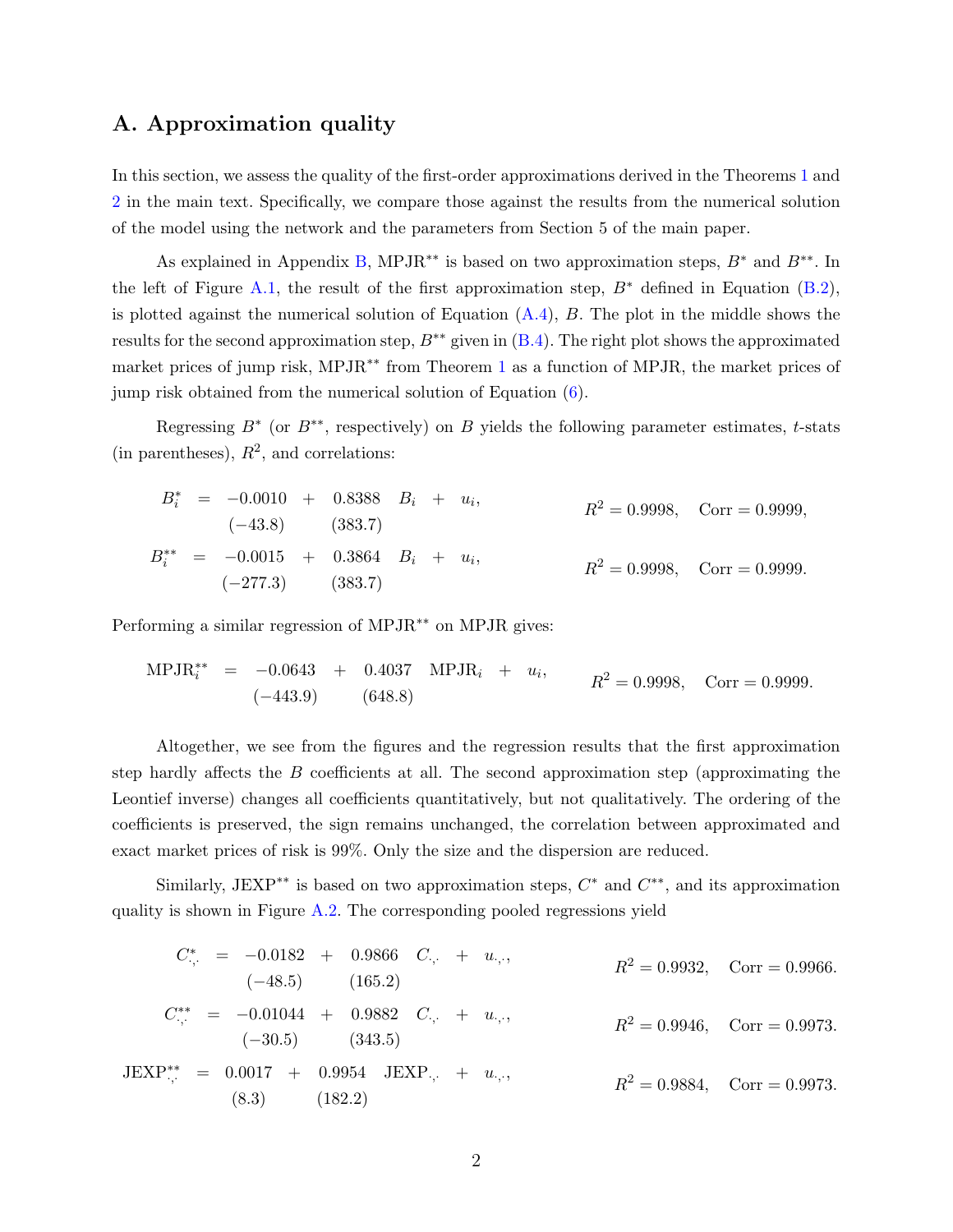The ordering of the coefficients as well as the sign are preserved and the correlation between approximated and exact jump exposures is 99%.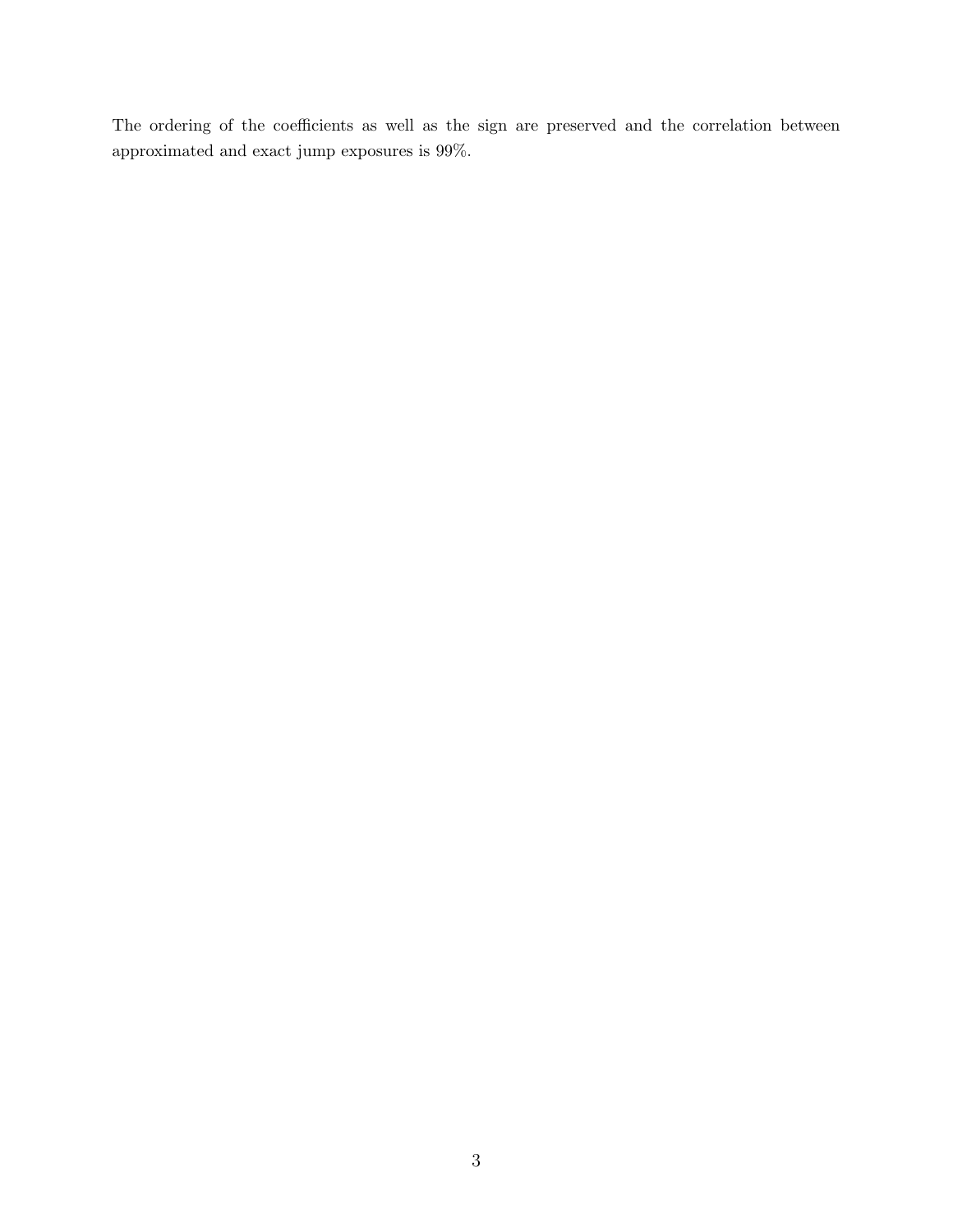<span id="page-3-0"></span>

The plot on the left (in the middle) shows the approximated coefficient  $B^*$  ( $B^{**}$ ) as a function of the coefficient  $B$  from the numerical solution. The graph on the right shows the approximation of the market price of jump risk defined in Theorem 1 of the main paper, MPJR<sup>\*\*</sup>, as a function of the market prices of jump risk, MPJR, which have been computed numerically. The coefficients  $B^*$  and  $B^{**}$ The plot on the left (in the middle) shows the approximated coefficient  $B^*$  ( $B^{**}$ ) as a function of the coefficient B from the numerical  $\Gamma$ MPJR<sup>∗∗</sup>, as a function of the market prices of jump risk, MPJR, which have been computed numerically. The coefficients B<sup>∗</sup> and B<sup>∗∗</sup>\* solution. The graph on the right shows the approximation of the market price of jump risk defined in Theorem [1](#page--1-0) of the main paper, are defined in Appendix B in the main paper. The network and the parameters are taken from Section 5 in the main paper. are defined in Appendix [B](#page--1-2) in the main paper. The network and the parameters are taken from Section [5](#page--1-7) in the main paper.